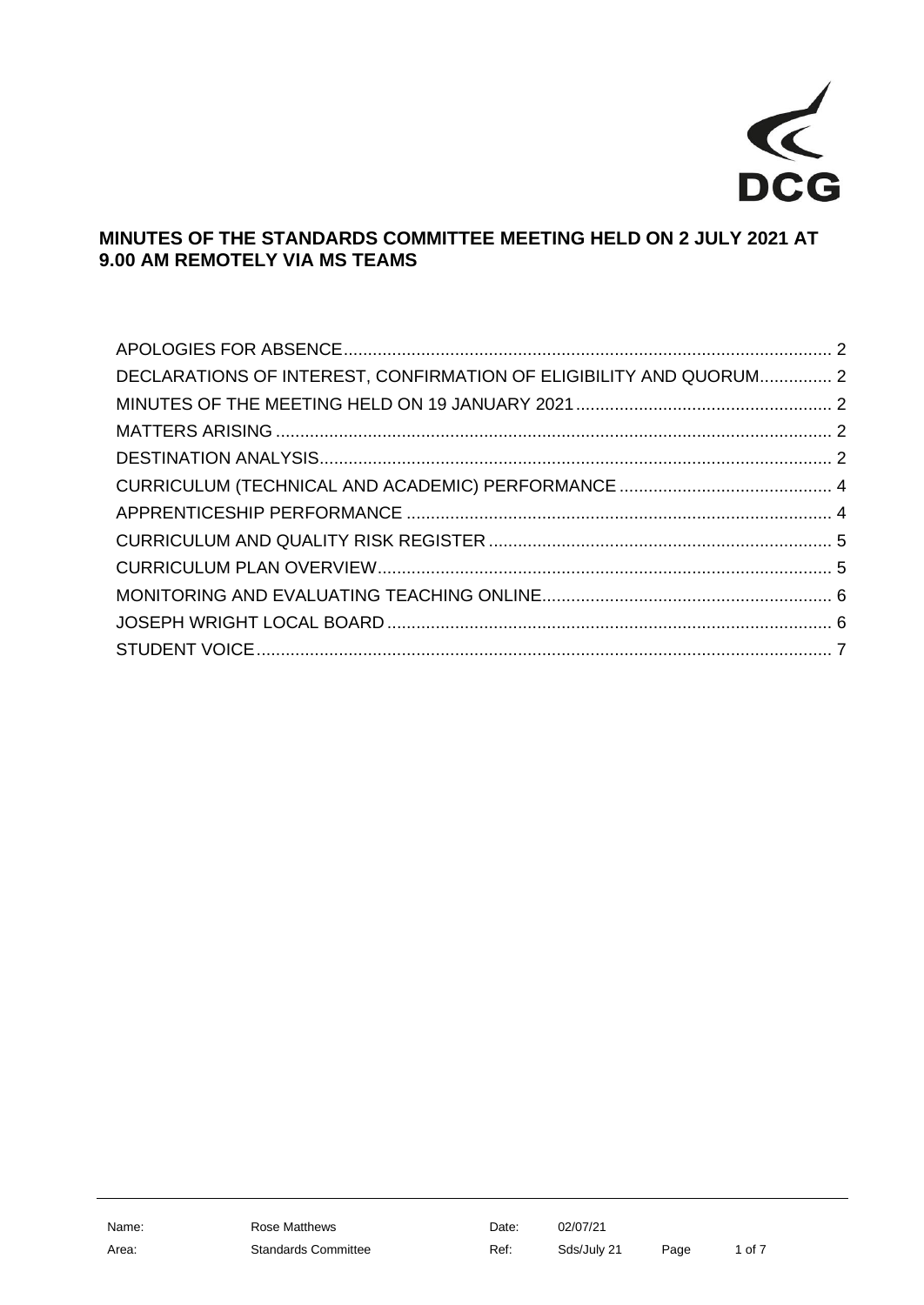

# **MINUTES OF THE STANDARDS COMMITTEE MEETING HELD ON 2 JULY 2021 AT 9.00 AM IN REMOTELY VIA MS TEAMS**

Present: Alan Brady (Chair), Sue Bradley, Angela Cruz, John Clay, Phil Dover, Graham Schuhmacher, Mandie Stravino

In attendance: Aaron Denton, Melanie Lanser, Kate Martin, Heather Simcox, Matthew Smith, Rose Matthews (Clerk)

Ahead of the meeting the Chair and Chief Executive took the opportunity to thank Graham Schuhmacher for his contribution to the Corporation. This would be Graham's last meeting. Graham had a long association with the College and a presentation covering the highlights of his tenure were shared.

|          |                                                                                                                                                                                                                                                                                                                                                | <b>Action</b> | <b>Date</b> |
|----------|------------------------------------------------------------------------------------------------------------------------------------------------------------------------------------------------------------------------------------------------------------------------------------------------------------------------------------------------|---------------|-------------|
| 32/20-21 | <b>APOLOGIES FOR ABSENCE</b>                                                                                                                                                                                                                                                                                                                   |               |             |
|          | No apologies for absence were received.                                                                                                                                                                                                                                                                                                        |               |             |
| 33/20-21 | DECLARATIONS OF INTEREST, CONFIRMATION OF<br><b>ELIGIBILITY AND QUORUM</b>                                                                                                                                                                                                                                                                     |               |             |
|          | All members were eligible and the meeting was quorate. There<br>were no new declarations.                                                                                                                                                                                                                                                      |               |             |
| 34/20-21 | <b>MINUTES OF THE MEETING HELD ON 19 JANUARY</b><br>2021                                                                                                                                                                                                                                                                                       |               |             |
|          | <b>RESOLVED:</b> The minutes of the meeting held on 4 March 2021<br>were formally approved and signed as a true and accurate record.                                                                                                                                                                                                           |               |             |
| 35/20-21 | <b>MATTERS ARISING</b>                                                                                                                                                                                                                                                                                                                         |               |             |
| 31/20-21 | The VP Academic and Technical explained the results days would<br>be two weeks earlier. Enrolment had been brought forward by two<br>weeks and there was a week available for annual leave at the end<br>of August. The appeals process would have to be managed, but<br>there had been a good response from staff volunteering to come<br>in. |               |             |
| 36/20-21 | <b>DESTINATION ANALYSIS</b>                                                                                                                                                                                                                                                                                                                    |               |             |
|          | The Head of Behaviour for Learning shared headline destination<br>analysis.                                                                                                                                                                                                                                                                    |               |             |
|          | In 2019-20 91.1% of students moved to a positive destination or<br>returned to the College.                                                                                                                                                                                                                                                    |               |             |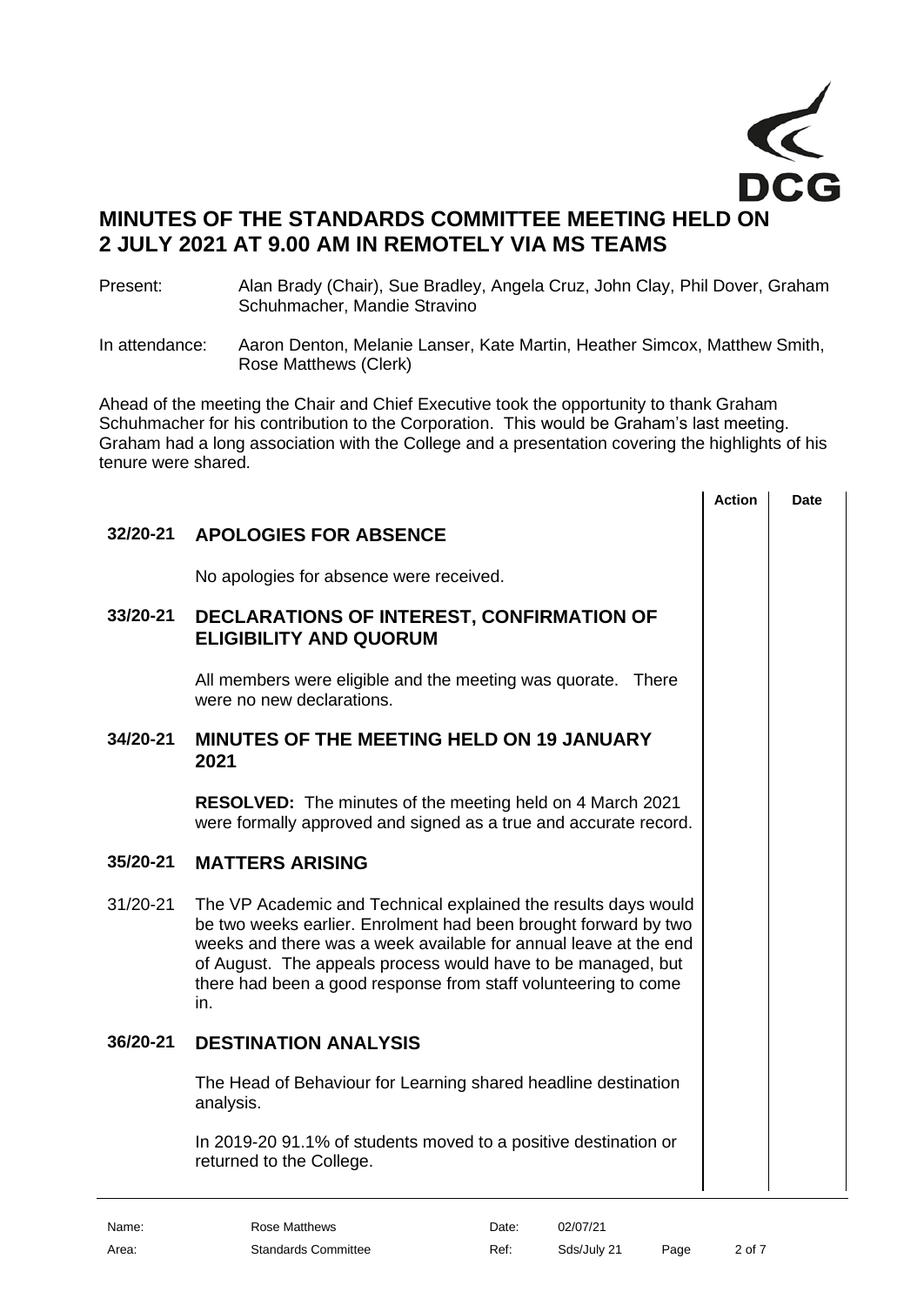A breakdown was shared of the different progression routes in education. There had been a 14% increase in the number of students progressing to HE from 2017-18 (26%). Members noted the College had opened up over the summer to support those students who wanted additional support with their UCAS applications.

There had been a 20% increase for those going into paid employment at 16 hours or above and 3% progressing into selfemployment. A focus on entrepreneurial skills, particularly in construction and hair and beauty had led to 3% progressing into self-employment.

Exacerbated by Covid-19, there had been an increase in unemployment, particularly with no job opportunities in hospitality and catering. The College was, however, still supporting those young people through 'Way to Work' and employability skills for NEETs.

Positive and negative destination analysis had taken place, breaking down to academy and level.

Salary banding was based on disclosure and 46% of those contacted said their destination was relevant to their course.

A destination database had been opened up for this year, students were invited to attend employability surgeries and Get Hired events were planned in conjunction with employers, along with a refined Destination Management Policy.

The Chair questioned the next steps and it was explained they were working closely with the Careers Service for those who wanted a job or advice and guidance around opportunities. Those students not yet ready for the world of work were being nurtured and supported with other opportunities.

The Chair went on to question that 46% said their destination was relevant to their course. He asked if that was unusual or expected. It was explained, that it was collated for the first time last year and based on student disclosure. Students were being educated on the classification, for example, they may have taken a marketing course, but work in Tesco and although retail, there may be a marketing aspect.

Graham Schuhmacher asked if ongoing tracking of cohorts took place. He said it may look quite different for apprentices in twoor three-years' time in terms of salary. This wasn't something carried out at present, but the Deputy Chief Executive said that could be looked at through the alumni route.

The Chief Executive reiterated the Group's strategy to move students into a positive destination and changing the mindset from celebrating a piece of paper to proactively achieving their destination.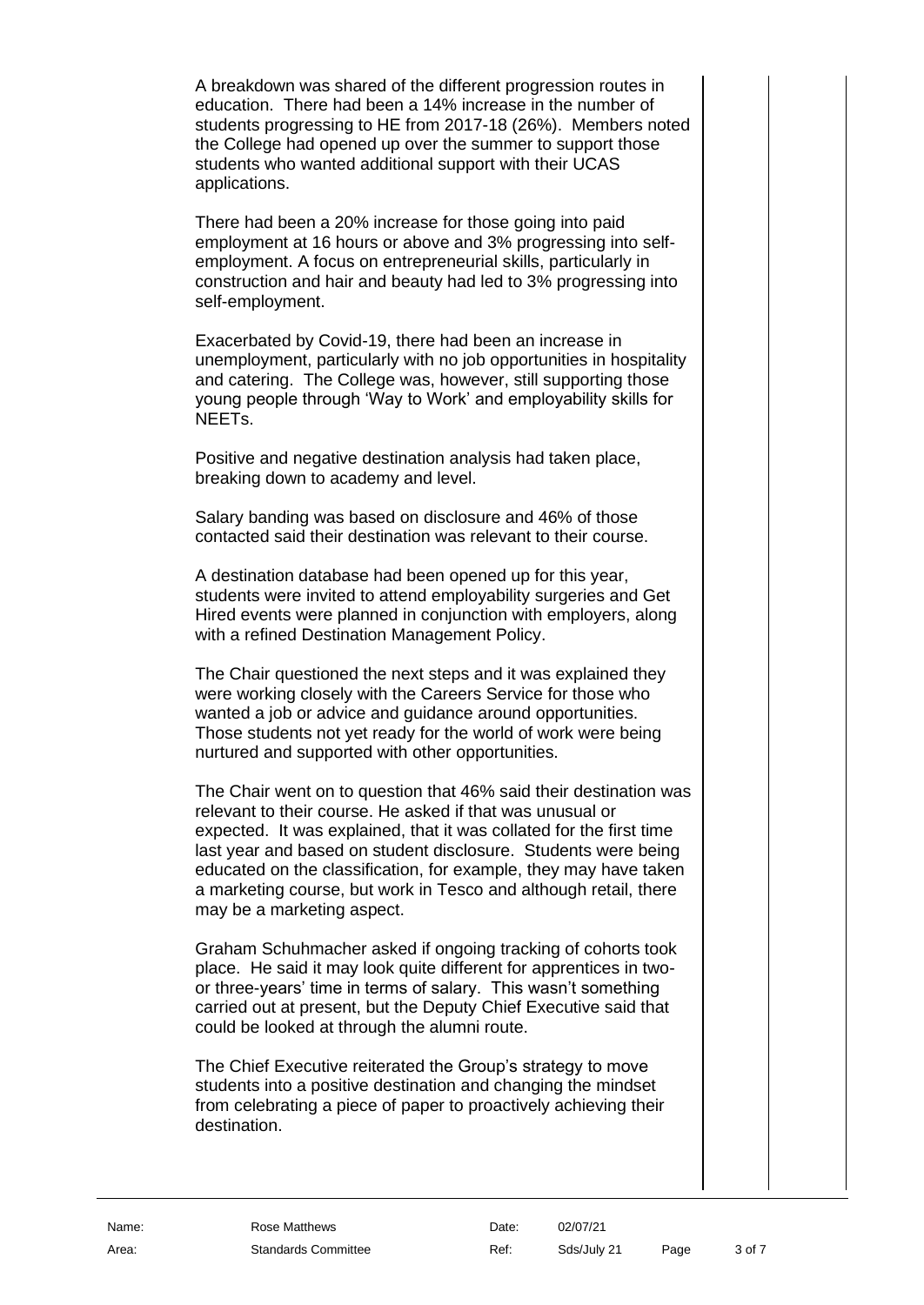#### **37/20-21 CURRICULUM (TECHNICAL AND ACADEMIC) PERFORMANCE**

The Vice Principal shared the key headlines from the curriculum performance report.

Since preparing the report there had been some movement. The closedown of the Performance Monitoring Reviews (PM&Rs) showed success or compliance in the curriculum areas, bringing together both the support and curriculum areas for a comprehensive picture. The overview for each area will then feed into the Quality Improvement Plans (QIPS) and writing of the Self-Evaluation Report (SAR).

The Teacher Assessed Grades (TAG)s were submitted on time. It was noted many students had no experience of sitting in exam conditions, which had led to some failing. Students were being supported over the summer, and encouraged to come into College to experience exam conditions.

There was still further work to increase attendance which was currently at 89%, but this was an improvement. There had been some great successes in some areas, but Motor Vehicle and Hair and Beauty were the main problem areas.

The Group were involved in lots of projects across the city in relation to transition for NEETs, SEND and nearlies. Schools will identify students who have a place with the College but may need extra help to make it onto site, one way of engaging is through a buddying system.

Reference was also made to a bridging site, where applicants find a course and find work they can access. This includes films too watch, snippets of work they can expect across a whole range of areas. It is making sure students understand the level of expectation and provide confidence.

John Clay questioned the bridging courses and asked how big an issue the centre assessed grades and the loss of learning had been. The VP explained the students had been able to access Levels 2 or 3, but some had struggled to understand feedback any may have missed topics that had not been as in depth as they couldn't have been through independent learning.

# **38/20-21 APPRENTICESHIP PERFORMANCE**

The Vice Principal - Apprenticeships and Employer Relations presented a summary of his report.

Recruitment remains high. Historically vacancies ran at 100 live vacancies, but at present the highest its been with 200.

Overall achievement rates on target to be ahead of the previous year and above national average across all areas.

Income ahead of budget.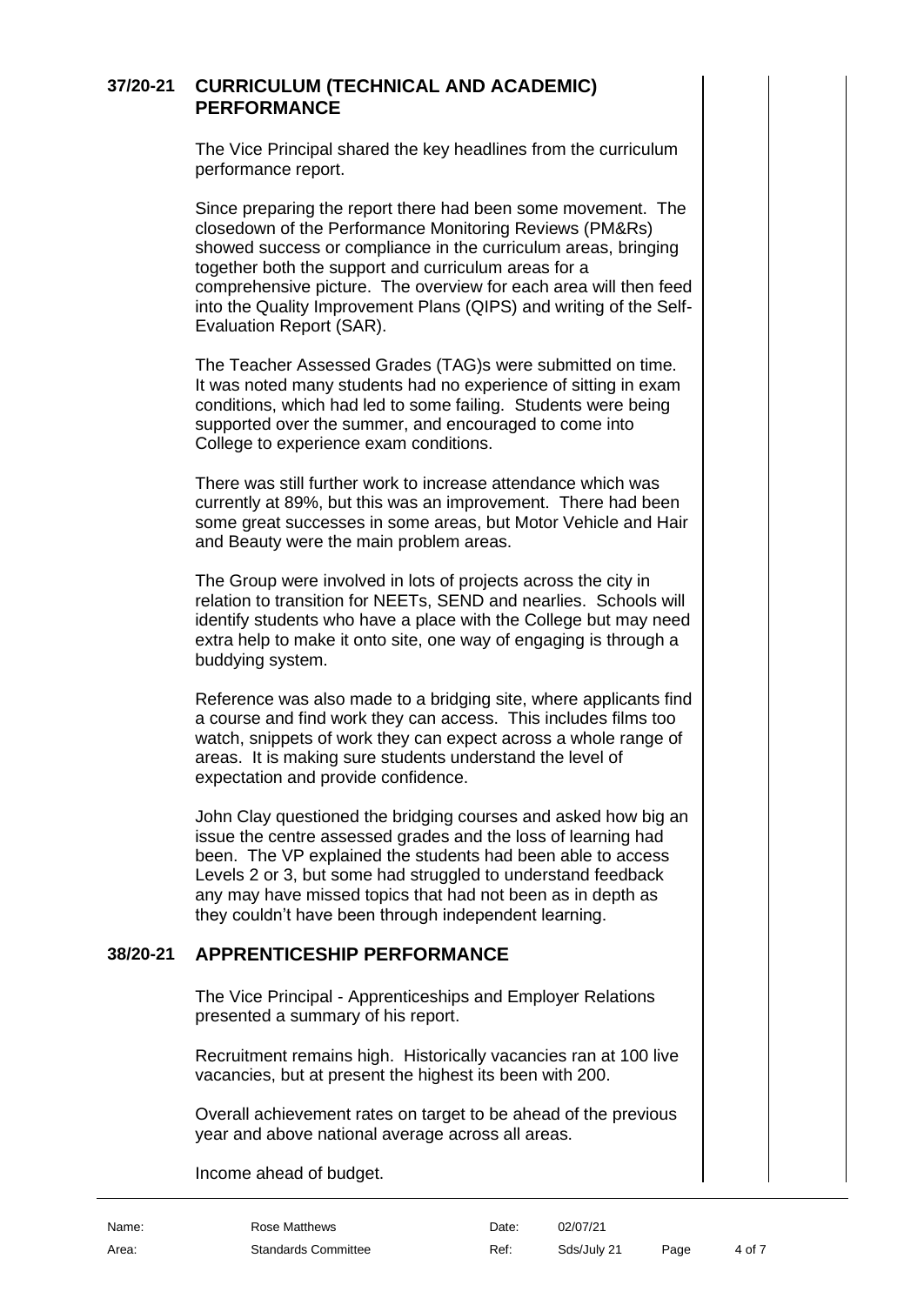Employer demand is higher than realised and the team were working closely with the Study Programme students and the Director of Behaviour for Learning's team to recruit to fill the vacancies.

## **39/20-21 CURRICULUM AND QUALITY RISK REGISTER**

The Curriculum and Quality Risk Register was shared.

There were no further updates until August.

#### **40/20-21 CURRICULUM PLAN OVERVIEW**

The key highlights of the Curriculum Plan were presented and discussed, summarising its achievement towards the overarching strategic plan.

The VP Academic and Technical Education shared the key priorities the Plan aimed to address, including areas such as the green agenda; society curriculum – ensuring students and staff are resilient, the cultural capital agenda and the black curriculum; strong outcomes for learners and employers, influence in the sector and delivering financial security to reinvest into the estate and a progressive organisation that shares a culture of innovation and is responsive to the needs to stakeholders.

The Queen's speech in May 2021, outlined a number of opportunities regarding education, which included the Skills and Education Bill, investment in mental health support, high needs and teachers, and a number of bidding opportunities, which were discussed.

One of the key priorities was making sure clear progression routes were available (at all levels) with a focus on aspiration.

A robust business case to justify all areas of provision was key and the removal or adjustment of underperforming provision, ensuring all were fit for purpose.

Plans were shared for reconfiguring areas of the College, to provide a more informal, nurturing environment – with students able to access student support and welfare services easily.

Every element of the Curriculum Plan had been tested against LMI data and based on tangible evidence where there was clear demand. Analysis had taken place in relation to job growth and EMSI data with a view to increasing market share and supporting the region.

In order to achieve, staff will be given support and guidance to achieve the ever-changing sector needs and will respond to new challenges and opportunities. Having a broader awareness of each other's roles and working collaboratively.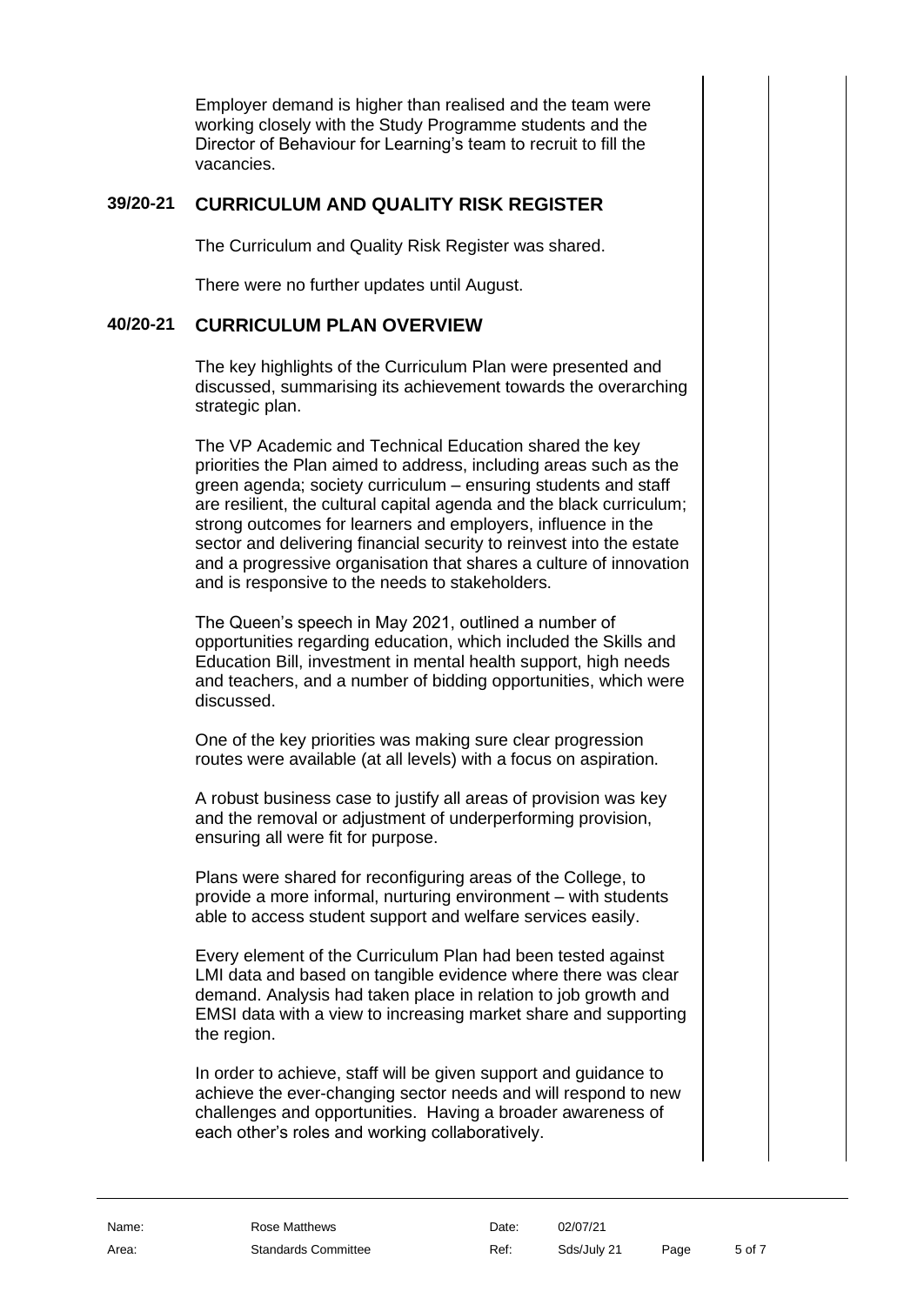A financial breakdown by academy was shared with the average contribution at around 46%. This equated to an EBITDA of 7%. Apprenticeship growth was set at £1.4m year on year with a total income growth of £1.0m.

### **41/20-21 MONITORING AND EVALUATING TEACHING ONLINE**

The Director of Teaching, Learning and Academic Research joined the meeting to present her overview.

The piece of work was carried out just as we were coming out of the last lockdown to evaluate and monitor online teaching.

The switch to remote education was relatively successful.

Focussing on teaching and teacher development, pastoral support and inclusive practices enabled the Group to make the change more swiftly than many schools or providers.

It was underpinned by governance and executive leadership that reacted promptly to government guidance.

Remote education does provide a different learning environment and some students, such as GCSE Plus have thrived, but not all students want fully online education and learning is also about social interaction. Overall the Group were looking at a blended model.

Remote delivery was not a substitute for classroom delivery with a teacher. The digital skills of the digital generation were overestimated and whilst many are proficient at using their mobile phone and social media applications, online delivery was a challenge for some students. The teachers however were resilient and adapted rapidly to delivery in teams and digital portfolios.

Guest speakers are easily facilitated through remote means and it is key to remain contact and live learning with all students.

Areas for development recommended by the review were shared and include exploring different pedagogical methods, enhanced parental communication and supporting those teachers who did not develop as effectively or rapidly.

# **42/20-21 JOSEPH WRIGHT LOCAL BOARD**

The Committee Chair discussed his report from the Joseph Wright Local Board on 14 June 2021.

The Teacher Assessed Grades (TAGS) were a main topic of the business and the Board heard the rigorous way teachers had to submit the evidence to the exam boards. At that point they were waiting to hear whether the exam boards would follow up and visit.